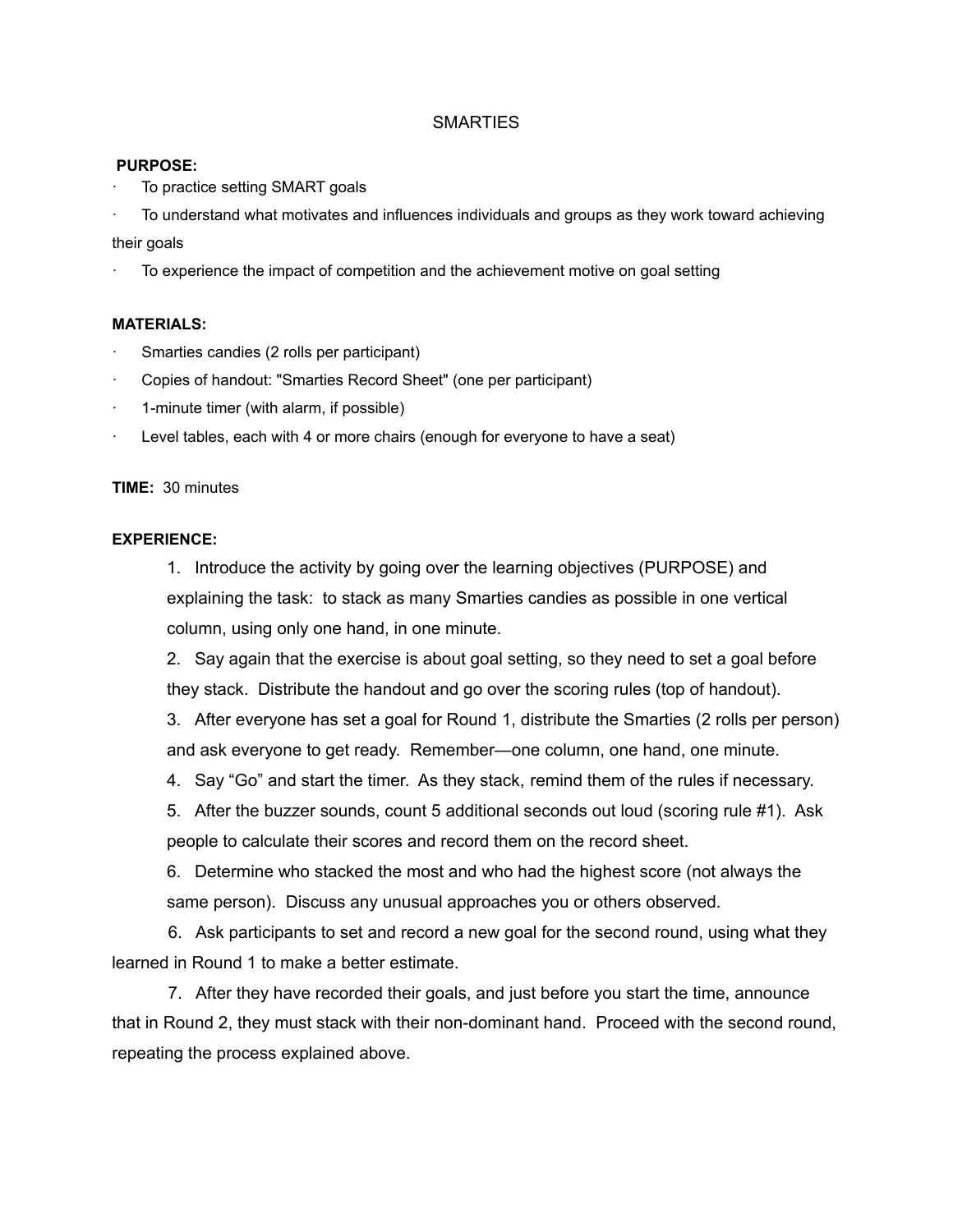8. Announce that Round 3 will be a team competition, with each table being a team. (Tables with more than 4 people should choose four members to be the "stackers" for their team.) Four people for each team will stack candies, same rules as before. In other words, each team will build 4 vertical columns and set a goal for the total number of candies stacked. If any one stack falls, the team goal is affected. Allow teams time to negotiate and record their team goals.

9. Conduct Round 3, and then ask teams to calculate their scores.

#### **REFLECTION:**

Debrief the activity using questions such as these:

- How did your goals and accuracy change as the rounds went on? Why?
- What environmental influences came into play? How did you respond to those?
- Which was your best round? Which did you like better, working alone or on a team? Why?
- What motivated you? How did team members motivate and encourage each other?
- What lessons about goal setting can we draw from this exercise?

#### **EXPANSION & APPLICATION:**

· Introduce and discuss the goal-setting acronym, SMART. Explain that in this class, participants will be asked to set SMART goals frequently to help make the business-planning process more manageable.

**S** Specific: Decide exactly what it is you want to accomplish, learn, or do, and express it in specific terms.

**M** Measurable: How will you know when you've accomplished your goal? Figure out a way to measure your success.

**A** Attainable: Set yourself up for success; reach high, but not impossibly high.

**R** Relevant: Is this goal in line with your values, priorities, and other goals? Does it contribute to your overall mission?

**T** Timed: Set a target completion date, as well as milestones along the way to track your progress.

- Have participants set goals for the course—at least one learning goal and at least one business goal—using the SMART acronym. Compile these goals and use them to create class goals. Post the class goals on the wall or print copies for everyone.
- Establish regular intervals to set and revisit goals. Goals should be adjusted from time to time to reflect changing circumstances and priorities.